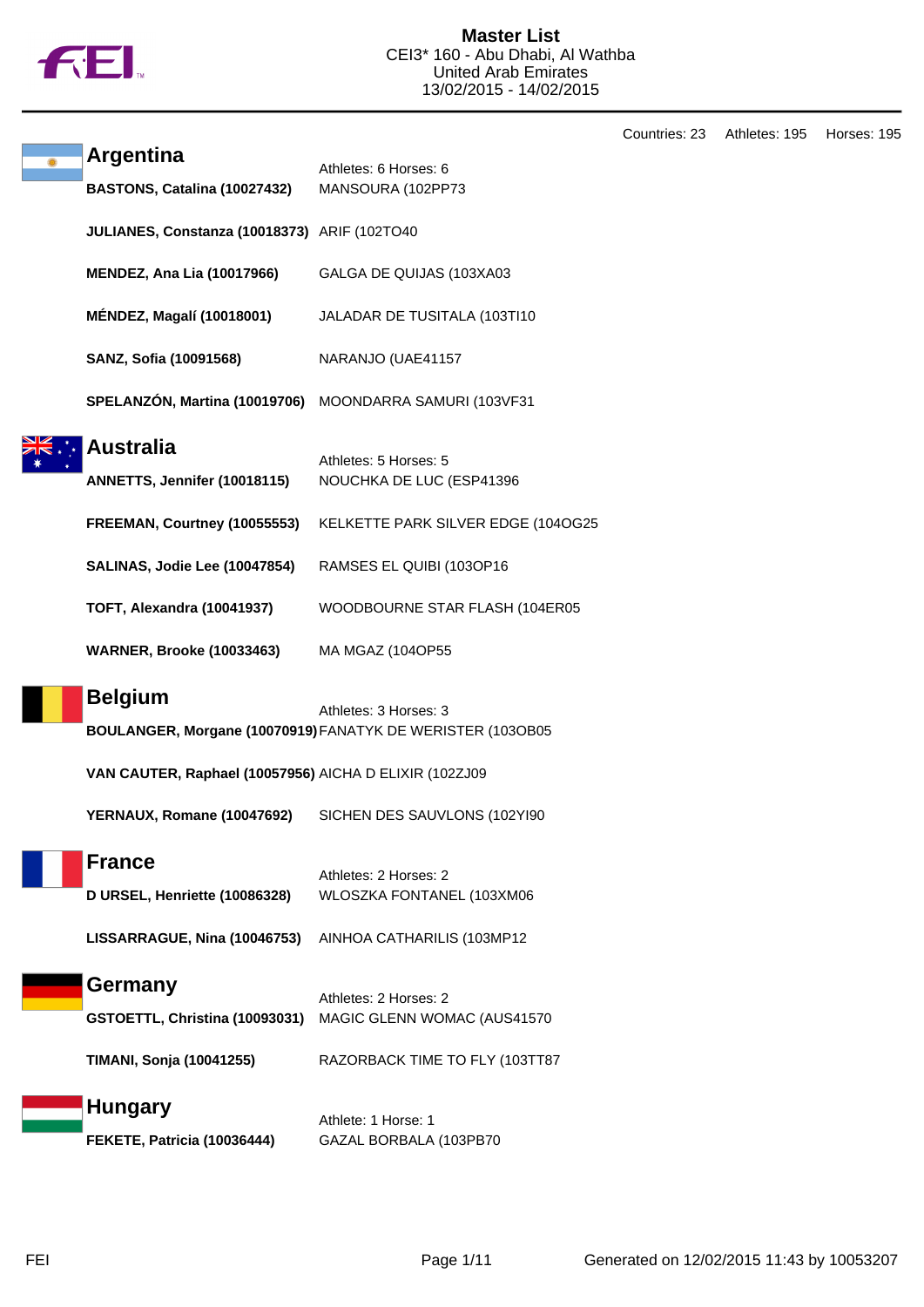

 $\overline{\odot}$ 

| <b>India</b>                                                         | Athletes: 17 Horses: 17            |
|----------------------------------------------------------------------|------------------------------------|
| ABOOBACKER, Muhammed<br>(10105620)                                   | MAGIC GLENN COOL GUY (103TQ29      |
| ANJUM, Mohd Azheruddin Muslim AMSIS HOT HUNNY (104BA57<br>(10084123) |                                    |
| KHAN, Amjad Ali Kasam<br>(10033243)                                  | AMOR MIO DEL CORTIJO (103XC31      |
| KHAN, Arif Ali Ismail (10034805)                                     | RO DAY DREAM (1020N46              |
| KHAN, Aslam Khan Bhanwaru<br>(10081285)                              | LIONHEART (102SY52                 |
| KHAN, Danish Umed (10082665)                                         | LOGAN PARK ILLUSION (104MO48       |
| KHAN, Irfan Khan Yaqoob<br>(10072057)                                | CAMEO MARITZKA (UAE40636           |
| <b>MADAN SINGH, Prem Singh</b><br>(10113702)                         | EMBRUJO A G (104KR26               |
| <b>SINGH, Dilip Singh Swaroop</b><br>(10093183)                      | SHARKAN DU CAYROU (104CO81         |
| <b>SINGH, Gopal Singh Tagat</b><br>(10092302)                        | AFRICANO (103FY22                  |
| SINGH, Kalu Singh Chain<br>(10027938)                                | LR APARICIO (103IG29               |
| SINGH, Nakhat Singh Deep<br>(10103339)                               | SARUK MA'ANAGHY (103HX05           |
| SINGH, Narayan Singh Ugham<br>(10072131)                             | RAZORBACK RHYTHM & BLUES (UAE41037 |
| SINGH, Pane Singh Amar<br>(10048234)                                 | KOWBOY CS (103LA54                 |
| SINGH, Swaroop Singh Ishwar<br>(10063392)                            | SARUKA MATEEN (103WV71             |
| <b>SINGH, Thanu Singh Dhur</b><br>(10113159)                         | HC VENTARRON (103WQ19              |
| <b>SUMER SINGH, Madhu Singh</b><br>(10113705)                        | MUSTAFA 2011 (104DG21              |
| <b>Ireland</b>                                                       | Athlete: 1 Horse: 1                |
| MCAULEY, Amy Louis (10066318) BANDITO (103US06                       |                                    |
| Islamic Republic of                                                  | Athlete: 1 Horse: 1                |

**Iran**

 $\overline{\Phi}$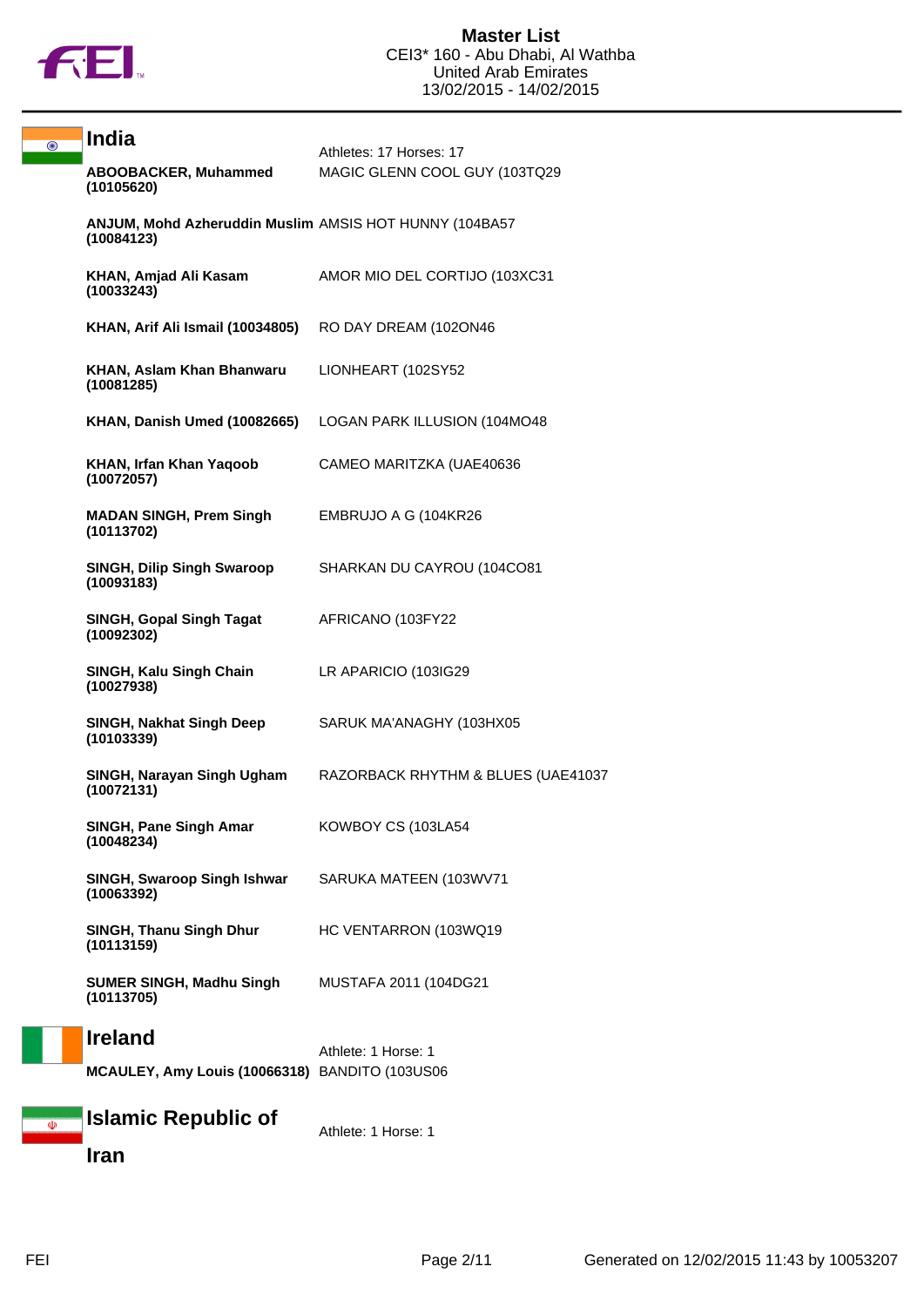

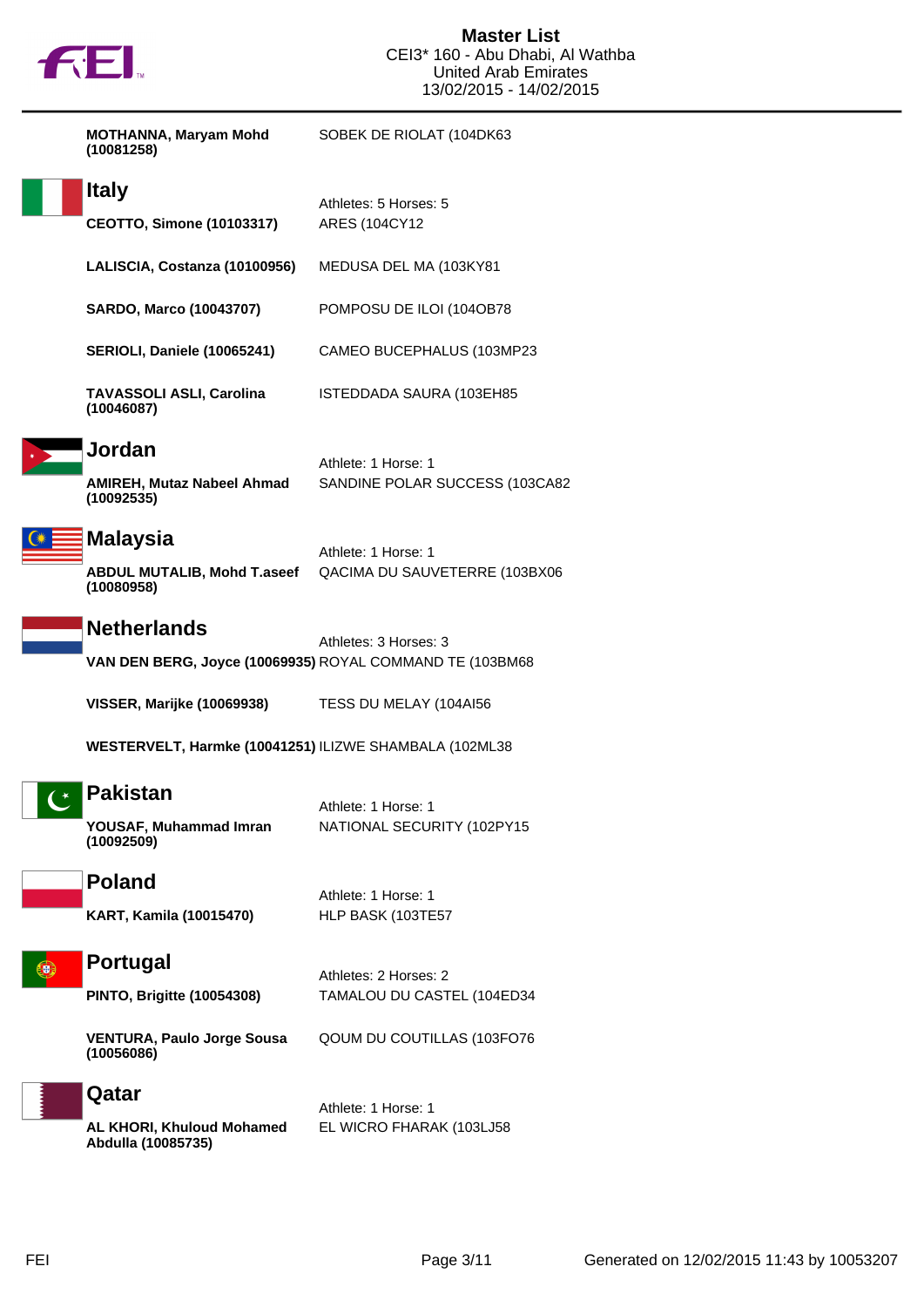

|                                                                    | <b>South Africa</b><br><b>BURGER, Gerda Petronella</b><br>(10027729)          | Athletes: 3 Horses: 3<br>CIRO DEL TIMOTE (103KC82 |
|--------------------------------------------------------------------|-------------------------------------------------------------------------------|---------------------------------------------------|
|                                                                    | DE VILLIERS, Gillese (10015318)                                               | BROOKLEIGH SHAKLO (103ZJ77                        |
|                                                                    | DU PLESSIS, Chantell (10063436) PARADISE DE L'ODET (103FW18                   |                                                   |
|                                                                    |                                                                               |                                                   |
| 瀛                                                                  | <b>Spain</b>                                                                  | Athletes: 10 Horses: 10                           |
| AREITIO ARREGI, Olatz (10015069) MINDARI HIGHLY EXPLOSIVE (104OG37 |                                                                               |                                                   |
|                                                                    | <b>BERENGUER CARRERA, Gil</b><br>(10064999)                                   | QUALIF DU PONCELET (103DX87                       |
|                                                                    | <b>BLANCO RODRIGO, Omar</b><br>(10076807)                                     | E.O. BIGAL (ESP40847                              |
|                                                                    | <b>DULCET MOLINA, Maria</b><br>(10083104)                                     | BALLANTINE 50 (104HN03                            |
| FIGUEIRAS RIFA, Nuria (10103716) VANDA DE PIN (103IN88             |                                                                               |                                                   |
|                                                                    | <b>MENCIA URANGA, Uma</b><br>(10032299)                                       | DAIGHAR (103UQ04                                  |
|                                                                    | <b>MUNTALA SANCEZ, Paula</b><br>(10075030)                                    | DIOGENE DE JANSAVIS (104EW82                      |
|                                                                    | PRADERA LEDO, Maite (10089885) SALADINO (104KA31                              |                                                   |
|                                                                    | <b>SERRABASSA FABRE, Nuria</b><br>(10042579)                                  | QUALIA (103JI50                                   |
|                                                                    | YANES ARMAS, Laura (10091600) ENVOL (103VX39                                  |                                                   |
|                                                                    | Sri Lanka                                                                     | Athlete: 1 Horse: 1                               |
|                                                                    | <b>VAMUNI, Vivek (10086104)</b>                                               | MAGIC GLENN LUCIA (AUS41566                       |
|                                                                    | <b>United Arab Emirates</b>                                                   |                                                   |
|                                                                    | <b>AJTABI, Yahya Sughayer Kanoon</b> PHEDRA CABIRAT (102XW45<br>AI (10028166) | Athletes: 122 Horses: 122                         |
|                                                                    | AL ABBAR, Mohd Ahmed Hassan GARNEE BALLISTIC (103BT82<br>(10066324)           |                                                   |
|                                                                    | AL ABBAR, Mohd Ali Rashed<br>(10048623)                                       | CHOCOLATE DOS CONDES VB (103VJ38                  |
|                                                                    | AL ABBAR, Rashid Mohd Ali<br>(10063402)                                       | NEFERTITI DEL MA (103UF67                         |
|                                                                    | AL AJMI, Yaqoob Yousuf Mohd<br>(10028167)                                     | LASHELE (UAE41193                                 |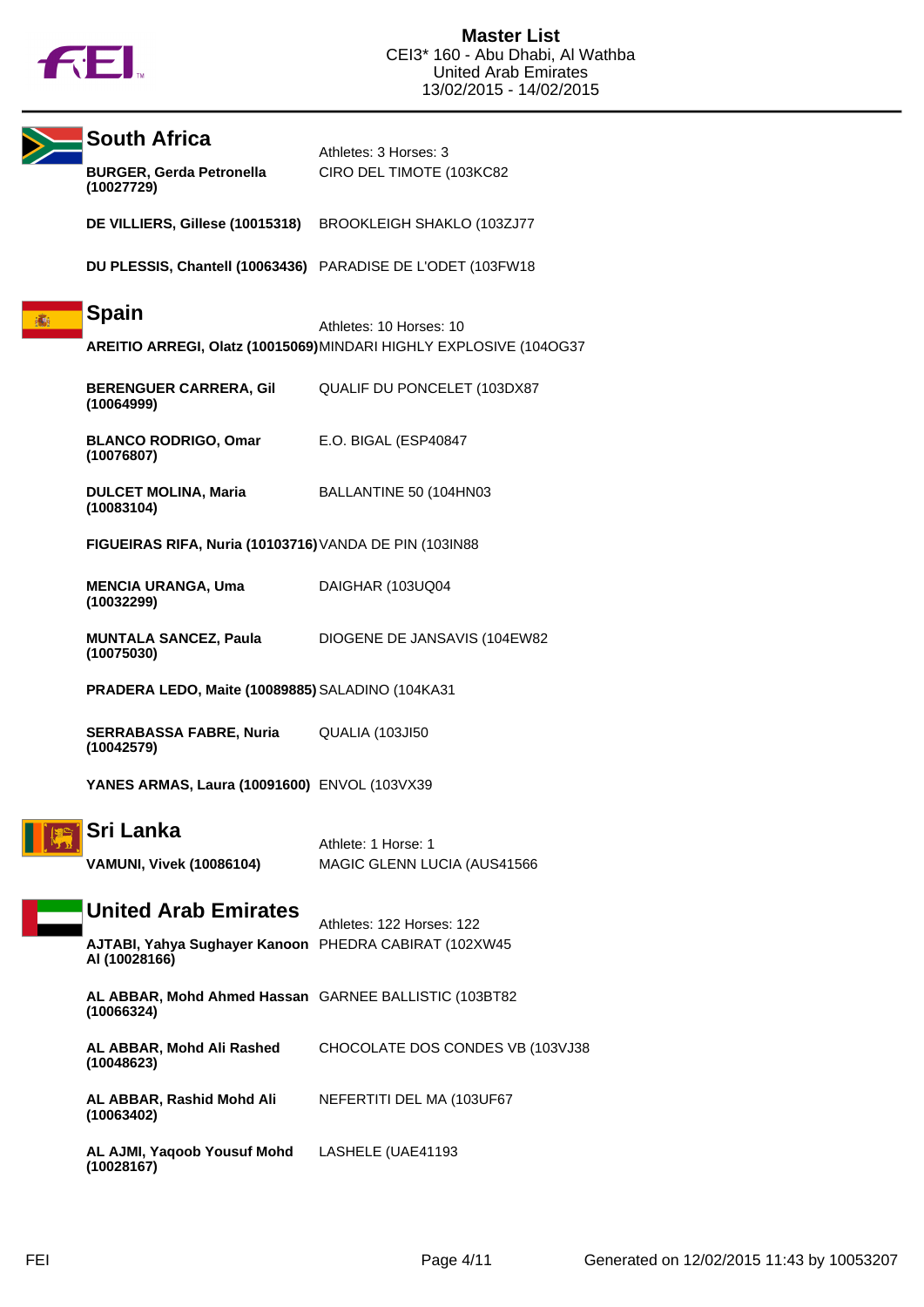

| AL ALI, Ali Ghanim Obaid<br>(10081993)                               | SHARDELL AZREYN (103LS53            |
|----------------------------------------------------------------------|-------------------------------------|
| AL ALI, Rashed Ibrahim Ahmed<br>(10076767)                           | SANDINE WARLORD (104HJ82            |
| AL BALOOSHI, Abdulla Ahmed<br><b>Hussain (10095611)</b>              | FATTY (102TZ67                      |
| AL BALOOSHI, Ahmed Fayez Sabil RAMALEA NICK (104OG34<br>(10063330)   |                                     |
| AL BALOUSHI, Khalifa Ali Meer<br>(10042448)                          | ROSEBANKS ENRIQUE (103BX27          |
| AL BALOUSHI, Munther Ahmed<br>(10032978)                             | <b>INDIO (104NY76</b>               |
| AL BALOUSHI, Rashid Mohd<br>Ibrahim (10081869)                       | ORGOGLIO (104OU86                   |
| AL BALOUSHI, Saeed Mohd<br>Ibrahim (10082669)                        | ARMINS ZULU (102MC97                |
| AL BASTI, Khalfan Ahmed<br>Darwish (10113247)                        | EO PARRAS (103VN47                  |
| AL BLOUSHI, Ahmed Yousef<br>(10079741)                               | NAHWAL (103PE78                     |
| AL BLOUSHI, Rashed Ahmed<br>(10041038)                               | ROCKY POINT HARLEQUIN OPAL (103UB91 |
| AL BLOUSHI, Tahnoon Ahmed<br>(10032530)                              | AFROMAN DU PONT (102OD15            |
| AL BLOUSHI, Yousef Ahmed<br>(10017935)                               | G C FANTASTICO (104BX09             |
| AL BRAIKI, Maysa Ahmed Hasan<br>(10093845)                           | RUTHLESS (103KU71                   |
| AL BUZIRI, Abdulla Essa Mohd Ali AAA PEGASUS (104ER85<br>(10018320)  |                                     |
| AL FALASI, Hamad Omair Obaid CAMEO GOLDFINGER (103UH00<br>(10084876) |                                     |
| AL FARESI, Ahmed Saeed Mohd ADDITION (103KJ79<br>(10027982)          |                                     |
| AL FARESI, Mansour Saeed Mohd MUREIB (103GT46<br>(10063628)          |                                     |
| AL FARESI, Mohd Saeed Mohd<br>(10034320)                             | TISWAN FAGEOLE (103WO03             |
| AL FARESI, Saif Salem Mohd<br>(10014789)                             | SEURHANE DE FAL (103WY33)           |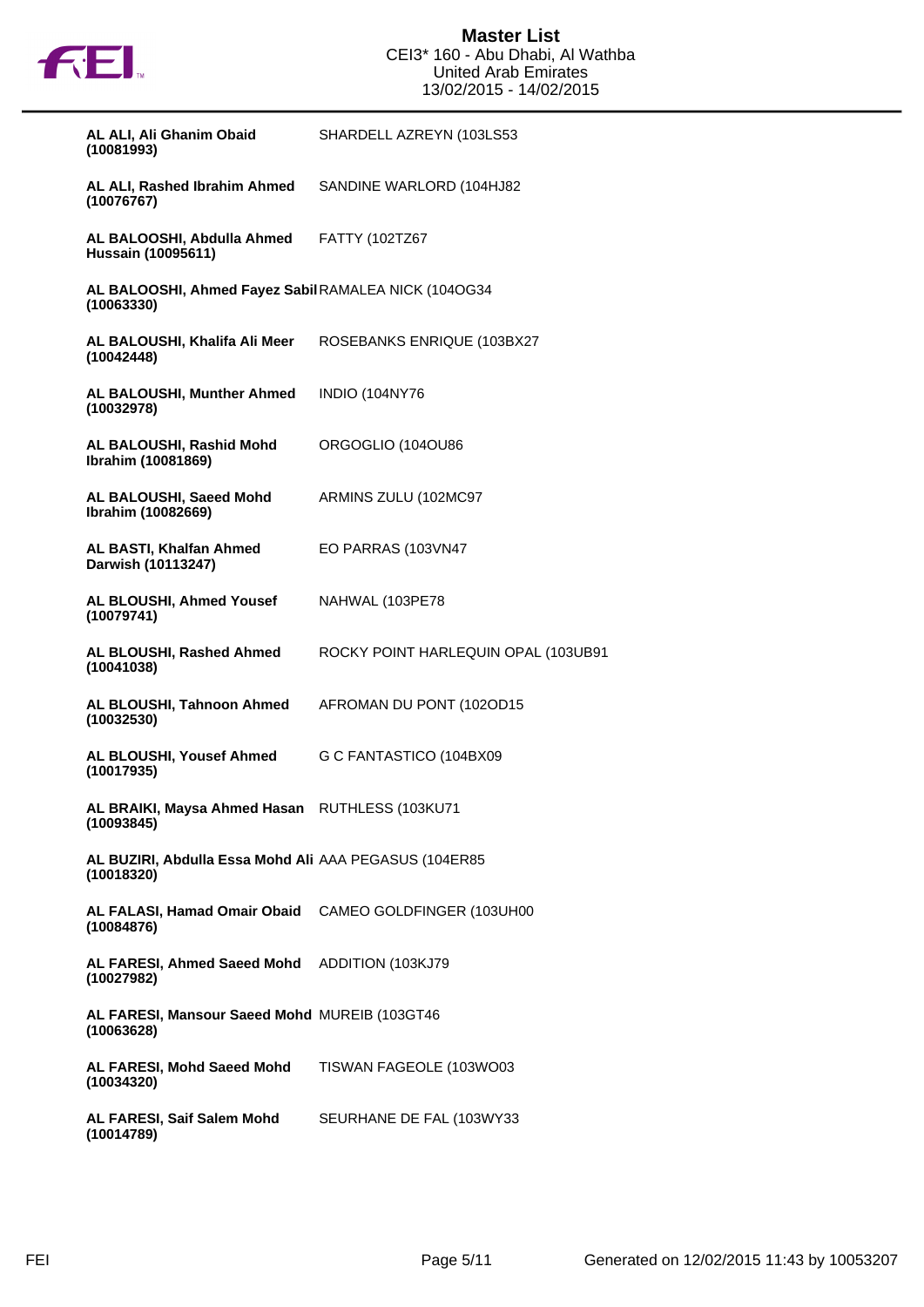

| AL GHAILANI, Suhail Ali Rashed | MASHHOURA (103VD58 |
|--------------------------------|--------------------|
| Ali (10103337)                 |                    |

**AL HAJJAJ, Shathra Ahmed Murad (10054611)** KARABIL ARTEME (UAE40401

**AL HAMMADI, Ali Yousef Hussain** BARBY DOS CONDES (103LH10 **(10014752)**

**AL HAMMADI, Mohd Hasan Ahmed** CONDENADO (104MX45 **(10075118)**

**AL HARBI, Saeed Ahmad Jaber (10084918)** RAKSHA (103BT95

**AL HASHIMI, Majid Talal Al Sayed** EO ADAJA (102TZ69 **(10095602)**

**AL JABER, Ahmed Mohd (10041665)** Z T RICHMADIDD (103RI56

**AL JAHOURI, Ali Khalfan (10014750)** VENDAVAL (102RY83

**AL JAHOURI, Khalifa Ali Khalfan** MOOTA HADDEEA (UAE40419 **(10093885)**

**AL JARWAN, Rashid Omar Rashid** MOOLMANSHOEK KAMEEL (102NK04 **(10072107)**

**AL JARWAN, Saif Ibrahim Rashed** JUDAH OF GLENDHU (103AL90 **(10063407)**

**AL JUNAIBI, Rashed Hamoud Humaid (10083889)** KALIFA (URU40570

**AL KAABI, Hamad Obaid Rashed** AGHAAB (103CF51 **(10042450)**

**AL KAMDA, Rashed Saeed (10017927)** DALYN MAN (USA42876

**AL KASSIM, Asma Khalid Ibrahim** OSO FEISTY ECHO (104MR92 **(10093017)**

**AL KAYOUMI, Bader Ali Saeed (10027989)** PRINCESSE DE CAMPAGNE (102XD97

**AL KETBI, Maktoum Saeed Manana (10093052)** SHAMMAR (103QA12

**AL KETBI, Rashed Seghaiyer Kannun Yaradeh (10103174)** KASSIK DES ROCHES (104IR85

**AL KHATTAL, Saeed Ahmed Saeed (10054610)** AT DIAL RANGE DAKOTA (104EH81

**AL KHAYARI, Saeed Hamoud Saeed (10075119)** STIRGESS (103FX62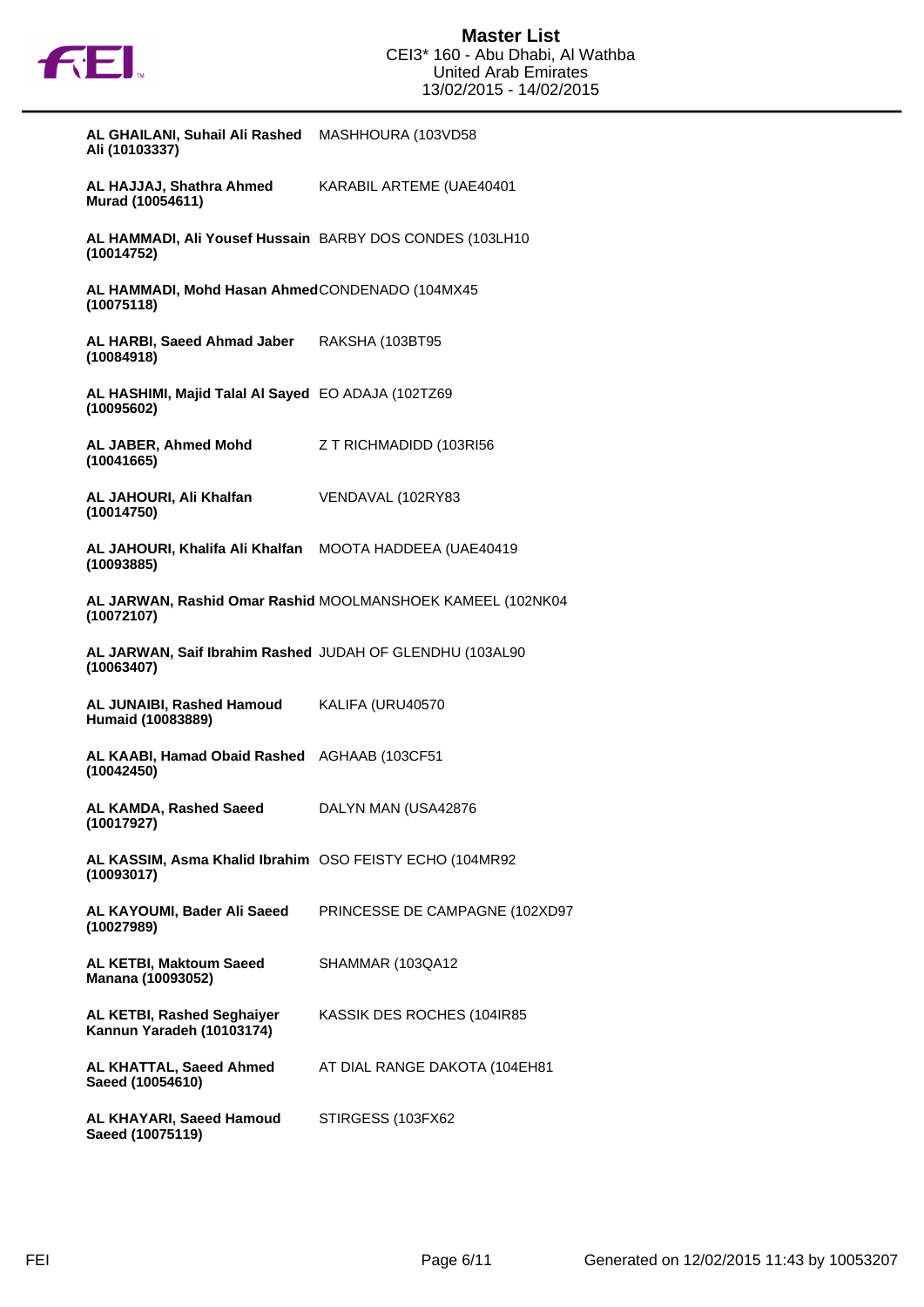

| AL KHOORY, Mohamed Jamal<br>(10113406)                                     | <b>BASHAN CAPTIVE (104KA73</b>     |
|----------------------------------------------------------------------------|------------------------------------|
| AL KINDI, Mohd Hamad Ahmad<br>(10082637)                                   | BROSCHK ARIEZ (103WB49             |
| AL KITBI, Salem Hamad Saeed<br>Malhoof (10093059)                          | MOONDARRA MONTAGE (102ZT44         |
| <b>AL MAAMRI, Saeed Sultan</b><br><b>Shames (10048603)</b>                 | SUPER SANG (102QU58)               |
| AL MAKTOUM, Hamdan Bin Mohd RAMAAH (103VX01<br>(10000374)                  |                                    |
| AL MAKTOUM, Sh Hamed<br>Dalmook (10073722)                                 | <b>QUERSICK NIELLANS (103BW28)</b> |
| AL MAKTOUM, Sh Hasher Bin<br><b>Mohd Thani (10075112)</b>                  | RADJA AL MELS (103PO25             |
| AL MAKTOUM, Sheikha Madiya<br><b>Bint Hasher (10025597)</b>                | JG CINDA (103VM30                  |
| AL MANSOURI, Helal Saeed<br>(10105622)                                     | OHIO (102PR30                      |
| <b>AL MARBOUI, Mohd Suleiman</b><br>Rashid (10042449)                      | BASIM DE PIBOUL (102MY37           |
| AL MARRI, Abdulla Ghanim<br>(10054553)                                     | SANDEK (103OV16                    |
| AL MARRI, Ali Ghanim (10033160) SAHRA RAZEEL (103PT87                      |                                    |
| AL MARRI, Fatma Jassem Saeed<br>(10041495)                                 | MONTE CARLO (104EK84               |
| AL MARRI, Mohd Ahmad Mohd<br>Ghanim (10081984)                             | VIGAR SHAREEF (102UQ81             |
| AL MARZOOQI, Marwan Mohd<br>Sharif (10103786)                              | TISMAEL DE VAYROLS (104DR78        |
| AL MARZOUQI, Ahmed Ali Hassan DINORA GC (102YB85<br>(10083870)             |                                    |
| AL MARZOUQI, Sultan Mohd<br>(10032842)                                     | LP CARETON (102WA45                |
| AL MAZAM, Khalid Mohd Abdel<br>Karim (10082358)                            | MODJALAH GAUGAIN (104ES13          |
| AL MAZROOEI, Humaid Matar<br>Rashed (10103330)                             | BROOKLEIGH DAKOTA (103ZJ75         |
| AL MAZROOEI, Mohd Ahmed Bin RAISIN DU BREUIL (103EX54<br>Suroor (10093914) |                                    |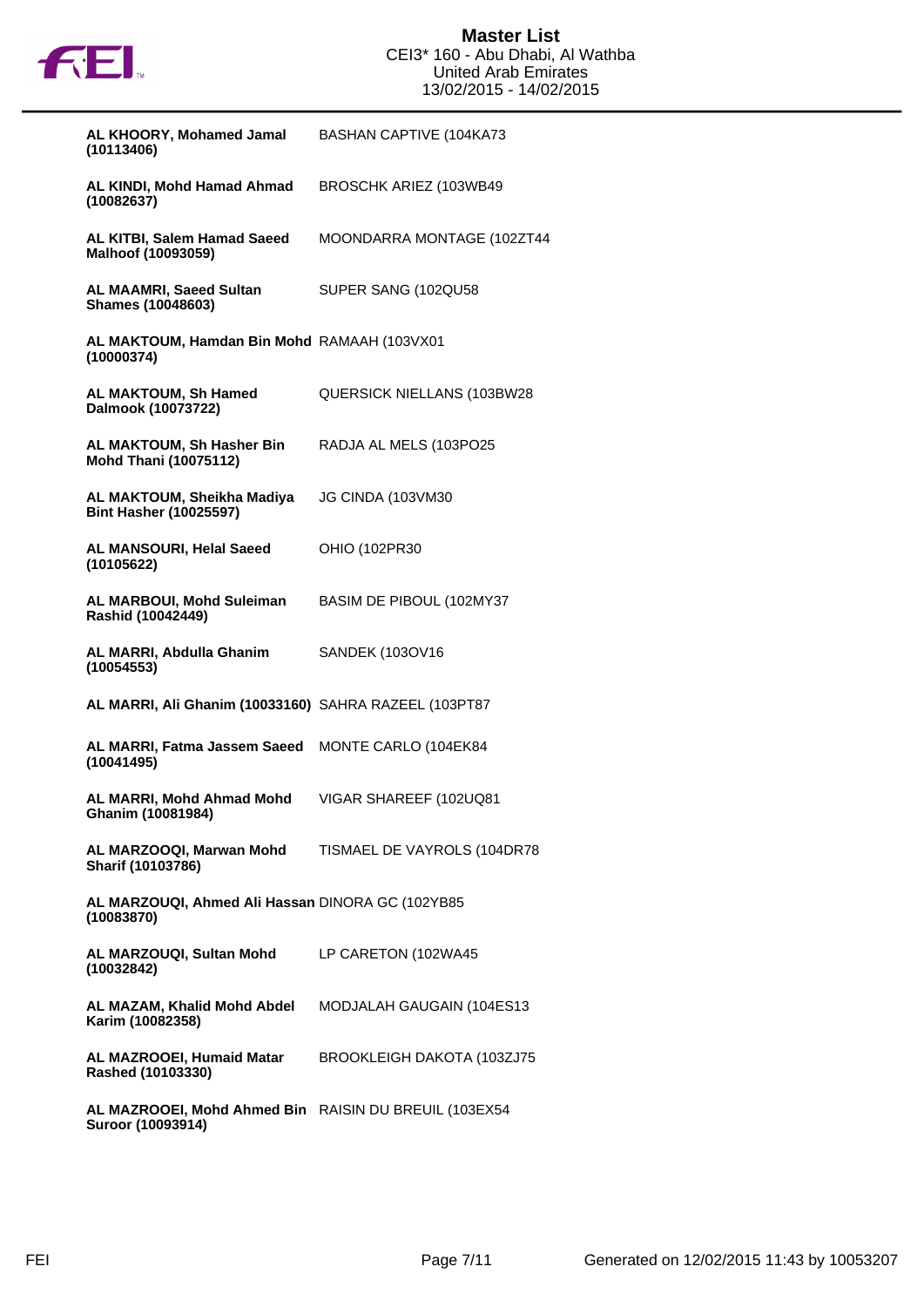

| AL MAZROOEI, Mohd Matar<br>Rashed (10081988)                          | KALHARABI JABIR (103VV96      |
|-----------------------------------------------------------------------|-------------------------------|
| AL MAZROOEI, Rashed Theyab<br>Ghanim (10092400)                       | AINHOA ZILZAKH (102OZ74       |
| AL MEHAIRBI, Ahmed Dahi Salem CASTLEBAR MEKONG (103WC12<br>(10093894) |                               |
| AL MEHAIRI, Ahmad Mohd Abdul AMOR (1020A95<br>Majid (10102753)        |                               |
| AL MEHAIRI, Hanan Abdulla<br>(10072993)                               | ZADOPEK (103BH08              |
| AL MEHAIRI, Saeed Mohd Khalifa HADEER (104DU17<br>(10082209)          |                               |
| AL MOZROUI, Saif Ahmed<br>(10092314)                                  | ALHAMBRA WINDFAERER (103BY52  |
| AL MUHAIRI, Mohd Juma Mohd Ali FARAAN (104EK78<br>(10084879)          |                               |
| AL MULLA, Hend Ismail Mohd<br>(10113532)                              | BROOKLEIGH FERDINAND (104MS19 |
| AL MUTAWA, Dana Mohd Sharif<br>(10072265)                             | KALHARABI RAKA (103VV97       |
| AL NAQBI, Abdulla Rashid<br>(10032577)                                | RR KINGS GOLD (102VQ05        |
| AL NUAIMI, Buti Ali Saif Ali<br>(10040731)                            | DJAHINN (103EJ80              |
| AL OWAIS, Salim Said (10094341) UNLIKE DU GRIOU (104FD17              |                               |
| AL OWAISI, Ghanim Said Salim<br>(10066319)                            | QHASHMYR D'HAZEL (103GN09     |
| AL QASIMI, Sh Abdullah Bin Faisal COBRA (103PG10<br>(10014740)        |                               |
| AL QEMZI, Mohd Ali Ateeq<br>(10105941)                                | APOLO DEL TIMOTE (103MQ93     |
| AL RAIS, Musab Abdul Qader<br>(10041378)                              | <b>CL DAKAR (1020E30</b>      |
| AL REDHA, Layla Abdul Aziz<br>(10014771)                              | INOCENCIA (ARG40637           |
| AL ROMAITHI, Ayesha Darwish<br>Ahmed (10092312)                       | SCALA DERICK (103JO88         |
| AL SABOORI, Alia Ahmad Mohd                                           | <b>MISS OR (104AR68</b>       |

**(10103082)**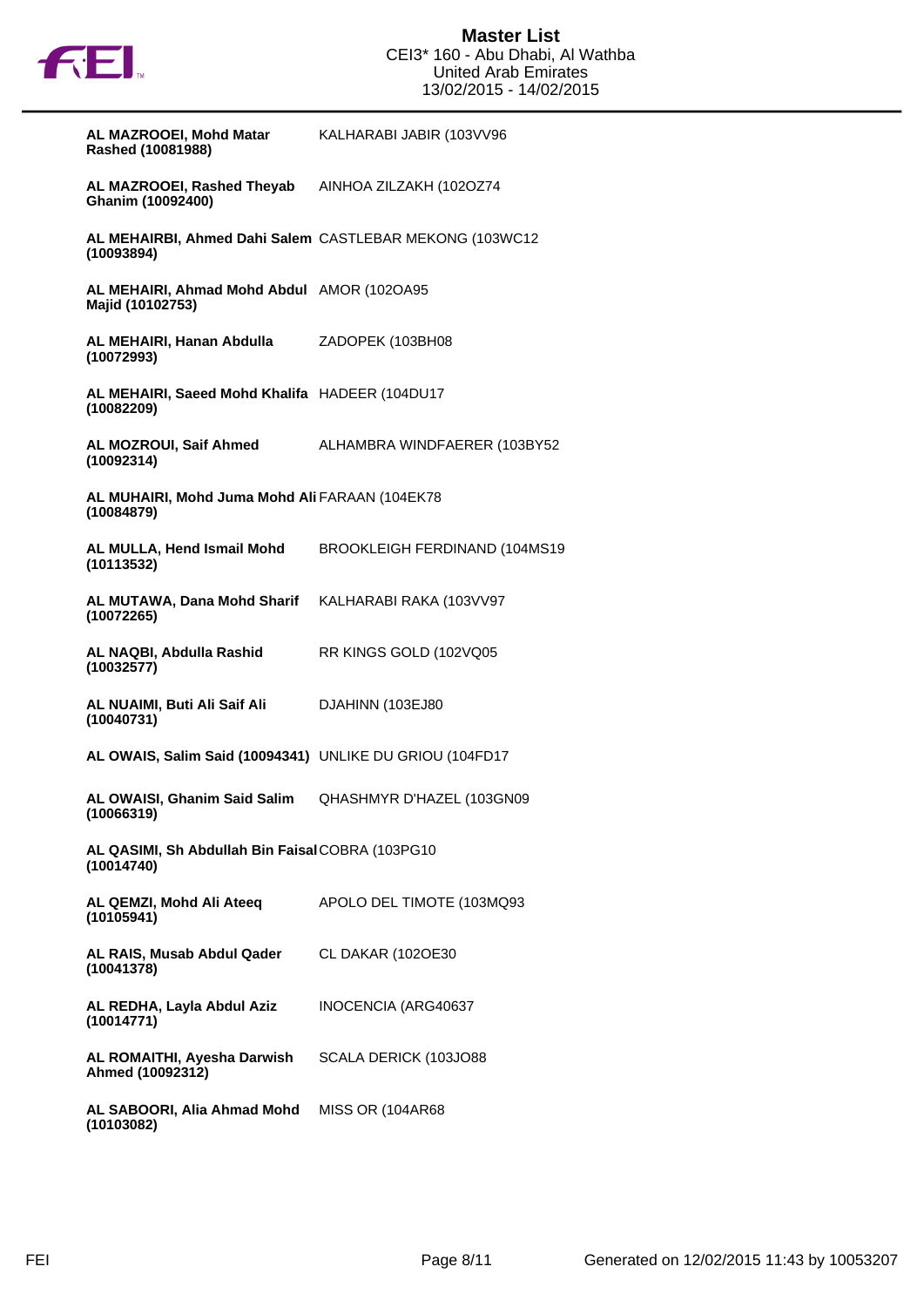

| AL SABRI, Khalfan Salman HassanUN'ART (104ER52<br>(10082170)             |                                                                |
|--------------------------------------------------------------------------|----------------------------------------------------------------|
| <b>AL SABRI, Mansoor Salman</b><br>Hassan (10113349)                     | TARZAN DU CHATEL (104CO79                                      |
| AL SALMAN, Mansour Ibrahim Ali DERROM SALEBRE (103MF18<br>(10028052)     |                                                                |
| AL SHAIKH, Abdulla Ahmed<br>(10042791)                                   | ROKKO THE JOKER (103JW34                                       |
| AL SHEHHI, Ahmed Mohd Saleh<br>(10042452)                                | EO ABBAS (104AC76                                              |
| AL SUBOUS, Saeed Ali Saeed<br>(10105904)                                 | SIKIS'S DE CAMPANS (104DG97                                    |
| AL SUBOUSI, Ahmed Ali Saeed Ali ULTIME DES SABLES (104NY39<br>(10072678) |                                                                |
| AL SUWAIDI, Afra Khalifa<br>(10033367)                                   | GLENMORE MOCCONA (102SB41                                      |
| ALHAI, Muna Alhai Abdul Aziz<br>(10032808)                               | <b>VIKASH (102XV24</b>                                         |
| ALI, Atiq Hassan Bin (10072092)                                          | AMO (UAE41139                                                  |
| <b>ALI, Tareq Ahmed Bosir</b><br>(10054568)                              | EL SHAM BARAKEE (102UW62)                                      |
| (10063337)                                                               | AMEEN, Abdul Aziz Salah Abdulla HIGHLAND VIEW GENERAL (103MV27 |
| <b>BELHAB, Ali Abdulla Saeed</b><br>Abdulla (10084936)                   | LZP HELSDANCER (104LK47                                        |
| <b>BELQAIZI, Ahmad Mohd Ahmed</b><br>(10076763)                          | CASTLEBAR TORNEDO (AUS41562                                    |
| BIN ALI, Hassan (10017909)                                               | SILKAATS (103BL57                                              |
| BIN ALLOOBA, Ali Mubarak Salem MC NAUGHT (104EM73<br>Mohd (10102700)     |                                                                |
| BIN BIAT, Majid Omar (10103076) QUILION DU BOURG (102VL06                |                                                                |
| <b>BIN HAFIZ, Mohd Khalid Mohd</b><br>(10094334)                         | TARIK D'ALENTHUN (104DV82                                      |
| BIN HUZAIM, Abdulla Thani<br>(10032533)                                  | AGHOUM (104HJ14                                                |
| <b>BIN HUZAIM, Abdullah Saeed</b><br>(10017557)                          | RADONESIK ARMOR (103ZN59                                       |
| BLOUSHI, Omair Husain Abdulla BEAUJANGLES TE (104EC20<br>AI (10028104)   |                                                                |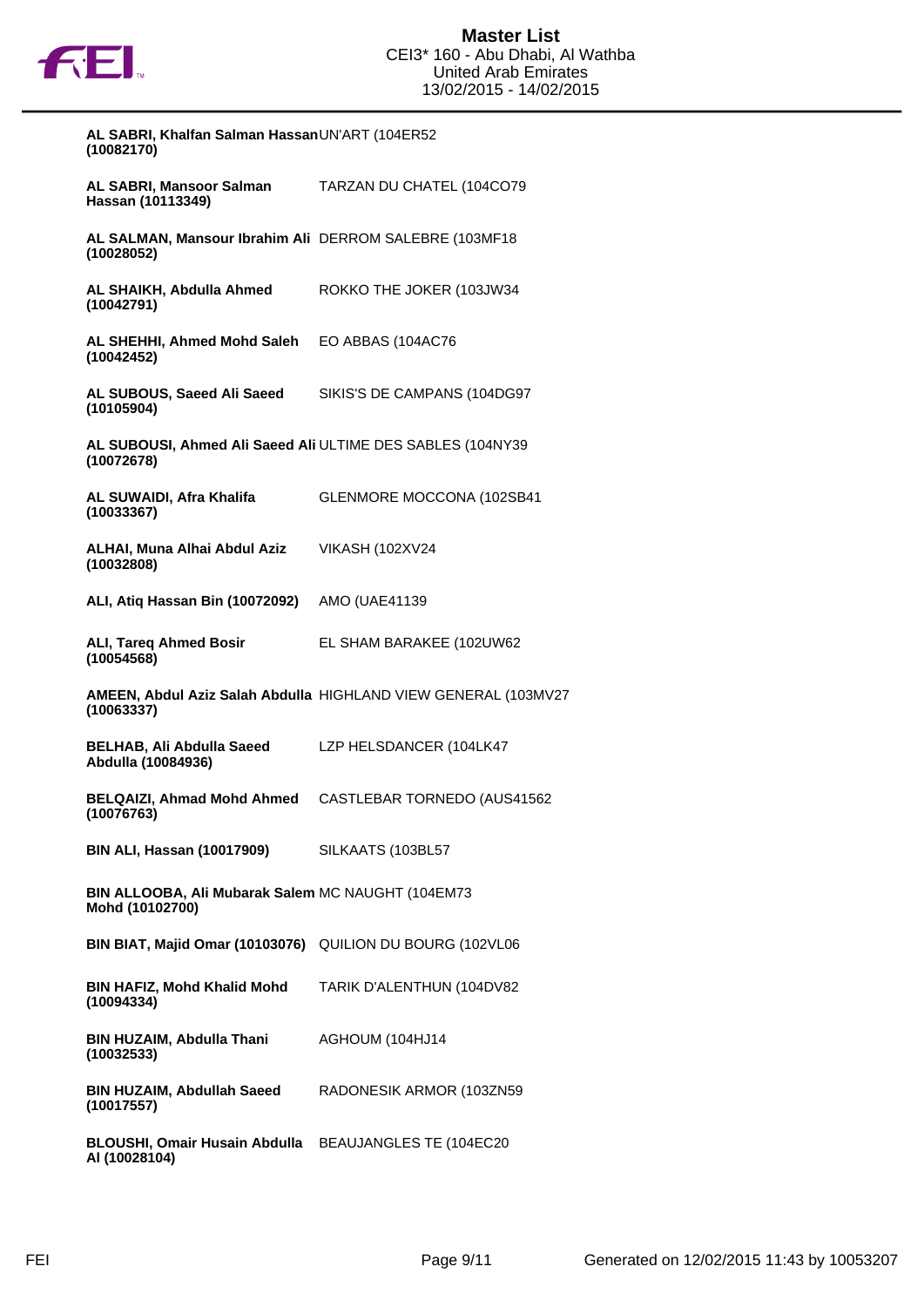

| <b>BLOUSHI, Sultan Ahmed AI</b><br>(10028163)                         | QUILLIAN D'ELORA (103DC37    |
|-----------------------------------------------------------------------|------------------------------|
| <b>BUGARRAH, Hamad Saeed</b><br>Ghumran (10093915)                    | FORREST NZL (102WE08         |
| CHANDRA, Noresh (10034719)                                            | ELPHYN SILVERLIGHT (UAE41314 |
| <b>CHANDU MEAH, Shamsul Huda</b><br>(10047897)                        | RIF EL LARZAC (104CH38       |
| DORAIRAJ, Shantha Ruban<br>(10072435)                                 | UPPSALAP DU VERT (104CM87    |
| <b>EGHTIBI, Hamdan Mohd Rashed</b><br>Ghadayer (10103257)             | MA MUSHAREF (104OM76         |
| FALAHI, Tayef Ateeq Sabt Al<br>(10028165)                             | VITAMINA II (104ER20         |
| <b>FARESI, Rashed Salem Mohd AI</b><br>(10028112)                     | <b>HAKIM (104GJ50</b>        |
| JANAHI, Asma Mohd Ahmed<br>(10094336)                                 | BLONDIE (104NG38             |
| <b>KHASRO ALI KHALID, Nesreen</b><br>(10074031)                       | PERDEBERG COBRA (103JO82)    |
| MARZOUQI, Musab Saleh Al<br>(10028084)                                | CAL FLAMING ANIR (103IO56    |
| MOHD ISHAQ, Mohd Jabir Ali<br>(10072110)                              | ROCKY (RSA40935              |
| MUSALLAM, Rashid Saeed Mohd TBO BENDITA (103MQ92<br>Sharif (10092536) |                              |
| <b>RUBAYA, Ghaith Abdul Wahid</b><br>Khamis (10094335)                | ZAHARA V (103HV98            |
| SABRI, Salman Ali Al (10018332) NEFERMAN (103OG53                     |                              |
| SALEH, Mohd Ali Mohd (10040883) WOUTER (102MQ22                       |                              |
| <b>United States of</b>                                               | Athletes: 2 Horses: 2        |
| America<br>CLARK, Mary Kathryn (10074299) MAPLE HONEY (UAE40260       |                              |
| ROBERTS, Cassandra (10072915) GDE SWEETE LEGACY (102PK03              |                              |
|                                                                       |                              |

**Uruguay** Athletes: 4 Horses: 4 **MARTINEZ, Luis Miguel (10039860)**KALAWIND DE SOMMANT (ESP04165

**RICCA, Oriana (10065407)** NOCERINO (104CH53